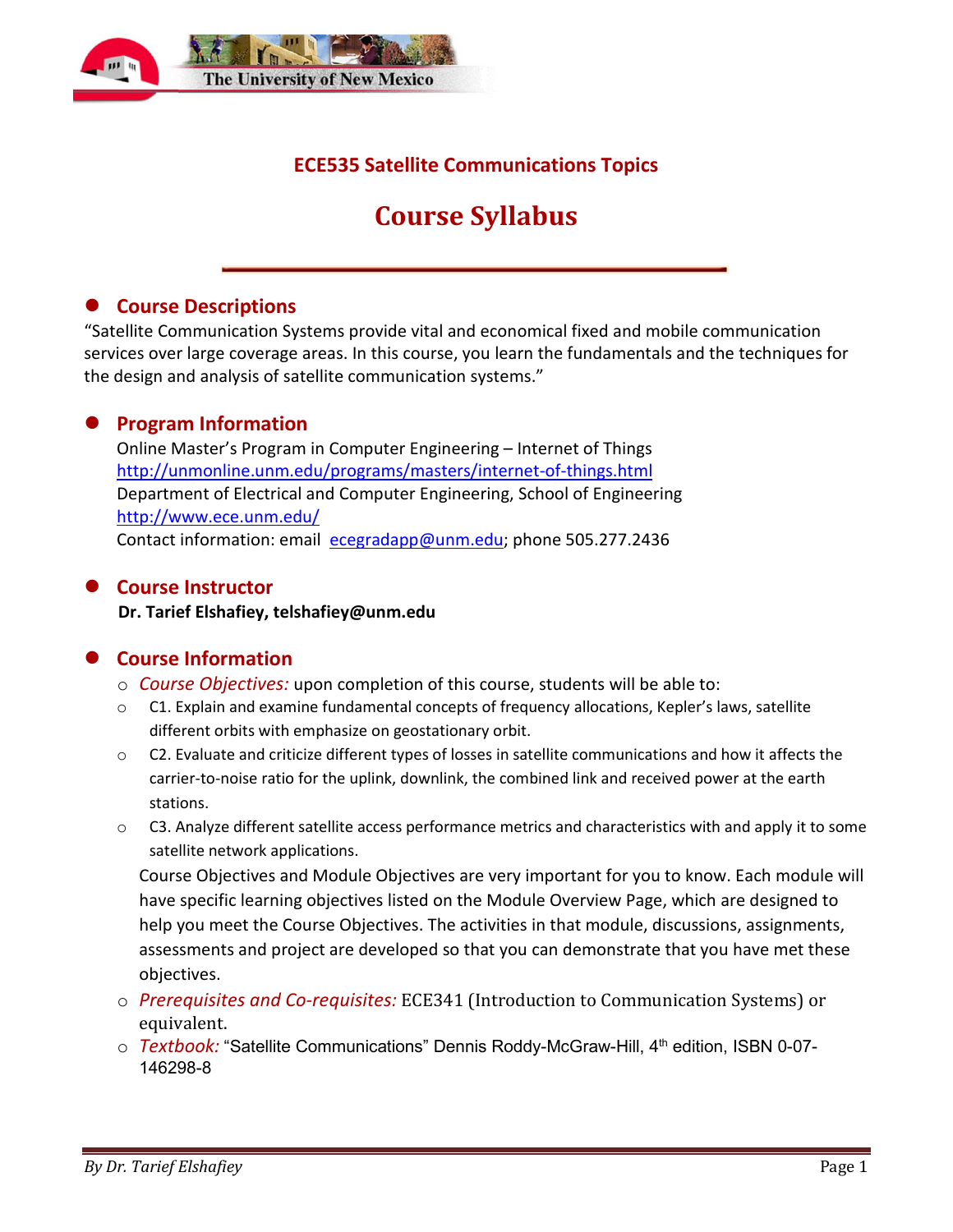## **Course Assignments and Exams**

- o The course assignments should be conducted individually by default. Some assignments will require a group work (two or more people).
- o Assignments are enumerated, such as A3.2 to be the second assignment in module 03. Assignments can be type of quiz, homework, and others. Quiz problems are randomly generated from the problem pool. Homework problems will come with problem description sheet but be answered online too. Late quizzes can be accepted within 3 calendar days but with 30% PENALTY. Other assignments cannot be late since solutions will be posted or peer assessment will start.
- o Your end of course assignment (in Module 08) will be a related project. To utilize what you've learned, we will have you select a topic related to the course materials and to build a project. The project may be a software, hardware or a published Journal paper. You will be required to submit a project report and presentation in front of all your colleagues. More details will be provided in the course.
- o *Exams* will cover material presented in class and assignments. There are two exams, tentatively scheduled on Week 3 and Week 6. Proctorio, virtual proctoring, will apply to both exams. You are required to practice Proctorio in module 01.

| <b>Weeks</b> | <b>Grading Items</b>        | Percentage | <b>Notes</b>                 |
|--------------|-----------------------------|------------|------------------------------|
| Module 1     | Assignments                 | 3%         |                              |
| Modules 2-6  | Assignments                 | 26%        | Around 5% for each<br>module |
|              | Exam I                      | 10%        |                              |
| Modules 7-11 | Assignments                 | 26%        | Around 5% for each<br>module |
|              | Exam II                     | 10%        |                              |
| Module 12    | <b>Project Presentation</b> | 25%        |                              |
| <b>Total</b> |                             | 100%       |                              |

## **Grading**

*Final letter grade* **---** Below is a *general guideline* for assignment of final letter grades based on the percentage of points received, and in accordance with the weighting of different course components described above.

|             |             | В+       |     | --  | ◡          |          | Fail |
|-------------|-------------|----------|-----|-----|------------|----------|------|
| $\geq 93\%$ | $\geq 88\%$ | 83%<br>∠ | 75% | 68% | $\ge 63\%$ | 58%<br>⋍ | 58%  |

## **Communication Channels**

o *Course-wide in general:* the course home page will display course modules chronologically, the latest modules on the top. The important course events will be sent via Announcement, which may send a copy to your UNM email if checked). Discussion board is the place to ask/answer questions, post works, talk to your peers, leave comments, and so on, under different forums and thread.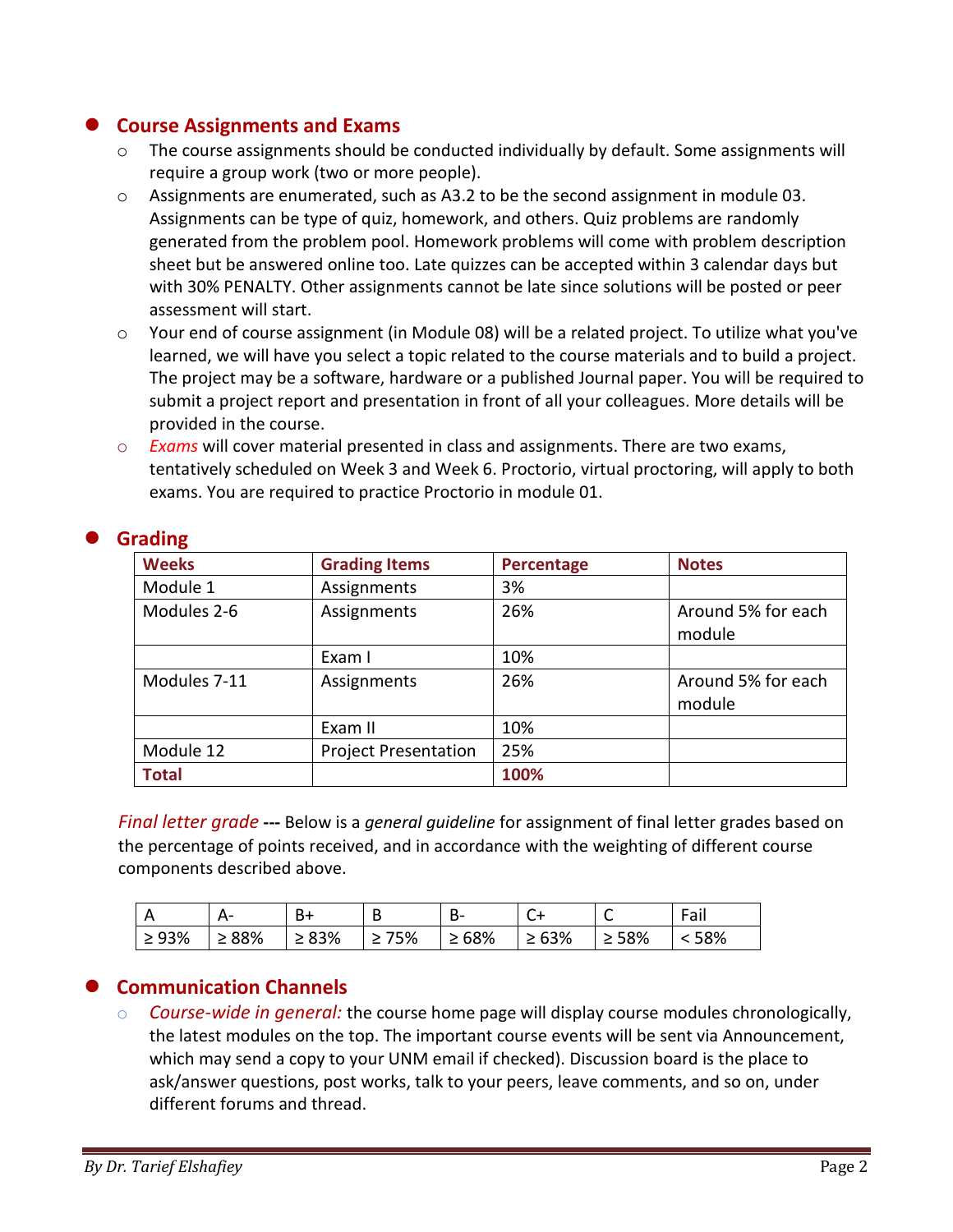- o *Individual communications:* you can email to telshafiey@unm.edu, having your subject line starting with "ECE535" (otherwise, the processing can be significantly delayed). If particularly needed, an A/V session can be requested and arranged via email.
- o *7-days rule:* your submitted work (assignments, quizzes, exams, etc.) will be graded within 7 days. You can check your individual scores at "My Grade". If you have any concerns about your grade, you need to request a review via email within 7 days since the grade is made available to you.
- o *Instructor response time:* we routinely check the course for postings and/or emails, Monday – Friday (9:00am-5:00pm) and try to watch for emergencies on the weekend. We will try our best to response to your questions within 48 hours.

## **Course Timing**

- o All modules, except for Module 1, will open on Wednesdays and be available throughout the week ending on the following Tuesday.
- $\circ$  The course due dates will usually fall on Fridays and Wednesdays or be specified in each Module. Check the course schedule for a full list of due dates.
- $\circ$  Module 1 will be open on Monday as we ask you to complete some orientation activities during the first two days of the course.
- o We expect that this course will take approximately 12-15 hours of time per week.

## **Specific Course Requirements and Technical Requirements**

About Computer and Operating Systems

- o A high-speed Internet connection is highly recommended.
- o Supported browsers include: Chrome, Firefox, Edge & IE, and Safari. Detailed Supported Browsers:<http://online.unm.edu/help/learn/students/>
- $\circ$  Any computer capable of running a recently updated web browser should be sufficient to access your online course. However, bear in mind that processor speed, amount of RAM and Internet connection speed can greatly affect performance.
- $\circ$  You are required to learn and manipulate the LEARN platform, to construct WiKi pages (at LEARN), to produce screenshots and post them.

#### About Web Conferencing

- o Web conferencing may be used in this course. More details will be provided in the course. You will need a USB headset (or built-ins) with microphone. A high-speed internet connection is highly recommended for these sessions. A wireless Internet connection may be used if successfully tested for audio quality prior to web conferencing.
- o Web Conferencing and Media Support
	- +1 505-277-0857 (M-F 8am-5pm); +1 877-688-8817, [learn@unm.edu](mailto:learn@unm.edu)

About Requirements for hardware necessary to use Proctorio:

- o Portable web camera OR built-in laptop camera
- o Microphone headset OR built-in computer/laptop microphone
- o Minimum Internet connection speed of .092 Mbps (.663 Mbps is optimal)
- o Minimum recommended RAM of 4GB
- o Download of Chrome Browser (free and open)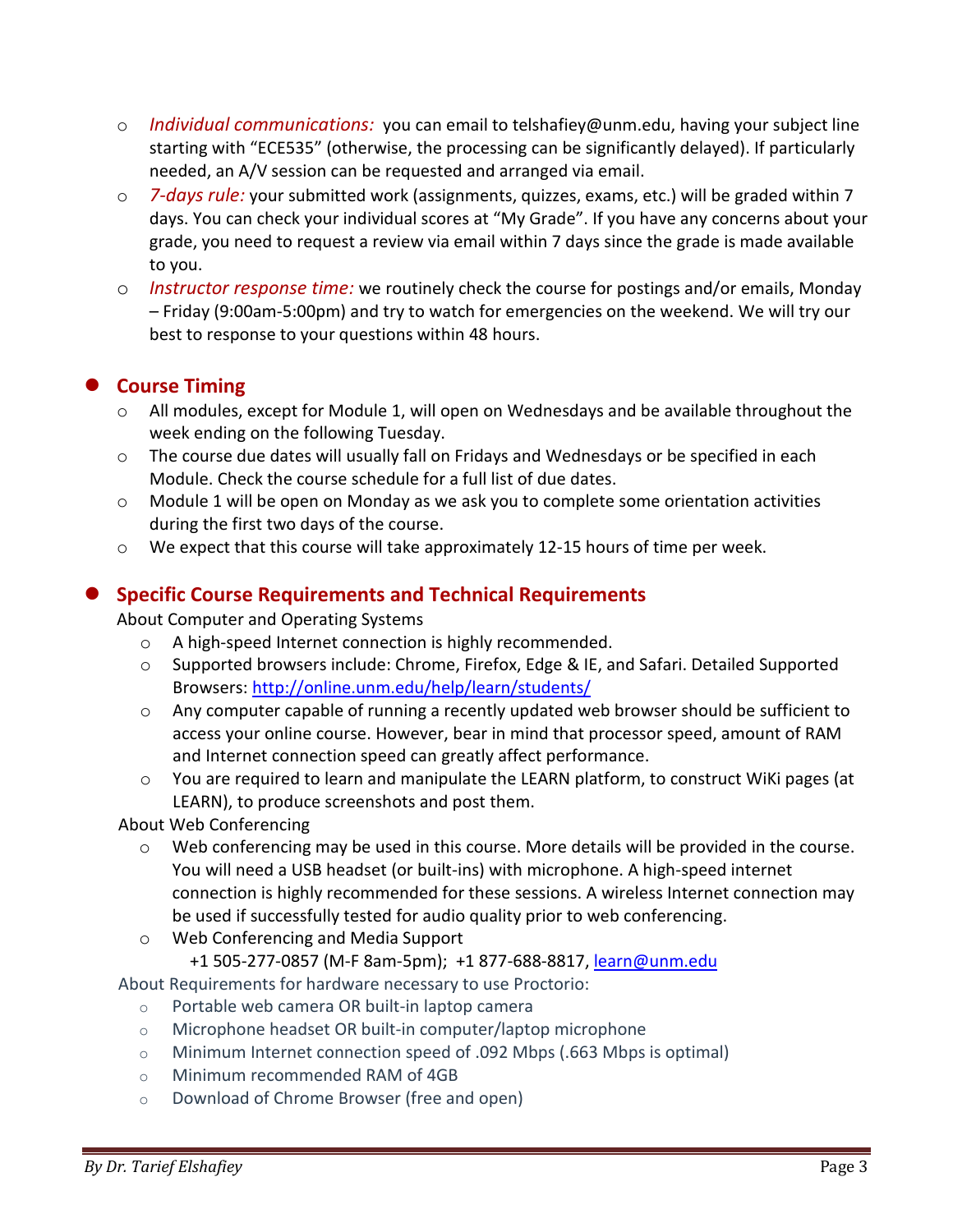## **Procedures for Completing Coursework**

- o All written work needs to be submitted online. If you have a difficulty using a tool to complete work, for the purposes of this course, please contact UNM Learn Student Technical Support.
- o UNM Learn automatically records all students' activities including: your first and last access to the course, the pages you have accessed, the number of discussion messages you have read and sent, web conferencing, discussion text, and posted discussion topics. This data can be accessed by the instructor to evaluate class participation and to identify students having difficulty.

## **Netiquette**

- $\circ$  In following with the UNM Student Handbook, all students will show respect to their fellow students and instructor when interacting in this course. Netiquette refers to a set of guidelines in online communication that help to ensure positive interactions. For more details, refer to [http://online.unm.edu/help/learn/students/pdf/discussion-netiquette.pdf.](http://online.unm.edu/help/learn/students/pdf/discussion-netiquette.pdf)
- o In this case specifically, these guidelines seek to keep this online class a positive learning environment for everyone. Take Netiquette suggestions seriously. Flaming is considered a serious violation and will be dealt with promptly. Postings that do not reflect respect will be taken down immediately.

## **UNM Policies**

- o *Copyright Issues* All materials in this course fall under copyright laws and should not be downloaded, distributed, or used for any purpose outside this course.
- o *Accessibility* The American with Disabilities Act (ADA) is a federal anti-discrimination statute that provides comprehensive civil rights protection for persons with disabilities. Among other things, this legislation requires that all students with disabilities be guaranteed a learning environment that provides for reasonable accommodations of their disabilities. If you have a disability requiring accommodation, please contact Accessibility Services Office in 2021 Mesa Vista Hall at 277-3506 or [http://as2.unm.edu/index.html.](http://as2.unm.edu/index.html) Information about your disability is confidential.
- o *Academic Misconduct*  You should be familiar with UNM's Policy on Academic Dishonesty and the Student Code of Conduct [\(https://pathfinder.unm.edu/campus-policies/academic](https://pathfinder.unm.edu/campus-policies/academic-dishonesty.html)[dishonesty.html\)](https://pathfinder.unm.edu/campus-policies/academic-dishonesty.html) which outline academic misconduct defined as plagiarism, cheating, fabrication, or facilitating any such act.
- o *Graduate Student Resources*  <https://grad.unm.edu/resources/>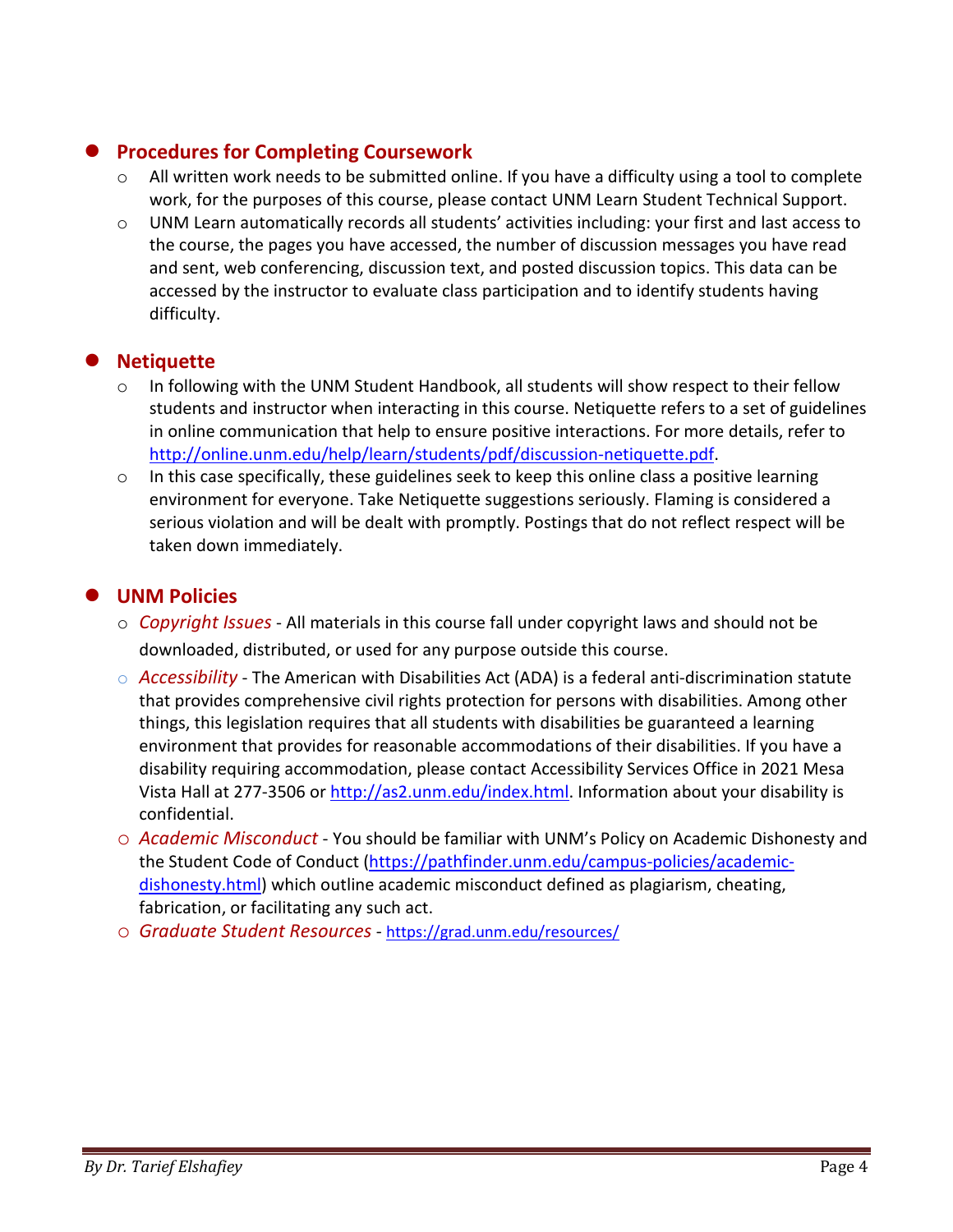

## **ECE535 Satellite Communications**

# **Course Schedule | 8-week Session**

| <b>Module 01: Introduction (0.5 week)</b><br>Monday, Mar. 18 - Tuesday, Mar 19 |                                                                      |                 |    |  |  |
|--------------------------------------------------------------------------------|----------------------------------------------------------------------|-----------------|----|--|--|
| #                                                                              | <b>LEARNING ACTIVITY</b><br><b>GRADING WEIGHT</b><br><b>DUE DATE</b> |                 |    |  |  |
| 1.1                                                                            | Assignment/Quiz A1.1 (Syllabus quiz)                                 | Tuesday 11:59pm | 1% |  |  |
| 1.2                                                                            | <b>Assignment A1.2 (Class Roster)</b>                                | Tuesday 11:59pm | 1% |  |  |
| 1.3                                                                            | <b>Assignment A1.3 (Discussion board)</b>                            | Tuesday 11:59pm | 1% |  |  |
|                                                                                | <b>Module 01 Total</b>                                               |                 | 3% |  |  |

| Module 02: Overview of Satellite Systems (0.5 week)<br>Wednesday, Mar. 20 - Friday, Mar. 22 |                          |                 |                       |  |
|---------------------------------------------------------------------------------------------|--------------------------|-----------------|-----------------------|--|
| #                                                                                           | <b>LEARNING ACTIVITY</b> | <b>DUE DATE</b> | <b>GRADING WEIGHT</b> |  |
| 2.1                                                                                         | Assignment/HW            | Friday 11:59pm  | 3%                    |  |
|                                                                                             | Module 02 Total          |                 | 3%                    |  |

| Module 3: Orbits and Launching Methods (1.5 week)<br>Monday, Mar. 25 - Tuesday, Apr. 02 |                                                                      |                |    |  |  |
|-----------------------------------------------------------------------------------------|----------------------------------------------------------------------|----------------|----|--|--|
| #                                                                                       | <b>DUE DATE</b><br><b>GRADING WEIGHT</b><br><b>LEARNING ACTIVITY</b> |                |    |  |  |
| 3.1                                                                                     | Assignment/HW                                                        | Friday 11:59pm | 3% |  |  |
| 3.2                                                                                     | Assignment/HW                                                        | Sunday 11:59pm | 3% |  |  |
| 3.3                                                                                     | 3%<br>Assignment/HW<br>Tuesday 11:59pm                               |                |    |  |  |
|                                                                                         | Module 03 Total                                                      |                | 9% |  |  |

| <b>Module 4: The Geostationary Orbit (0.5 week)</b><br>Wednesday, Apr. 03 - Friday, Apr. 05 |                                                                      |                |      |  |  |
|---------------------------------------------------------------------------------------------|----------------------------------------------------------------------|----------------|------|--|--|
| #                                                                                           | <b>GRADING WEIGHT</b><br><b>LEARNING ACTIVITY</b><br><b>DUE DATE</b> |                |      |  |  |
| 4.1                                                                                         | <b>Assignment/ Case Study</b>                                        | Friday 11:59pm | 2.5% |  |  |
| 4.2                                                                                         | Assignment/HW                                                        | Sunday 11:59pm | 2.5% |  |  |
|                                                                                             | <b>Module 04 Total</b>                                               |                | 5%   |  |  |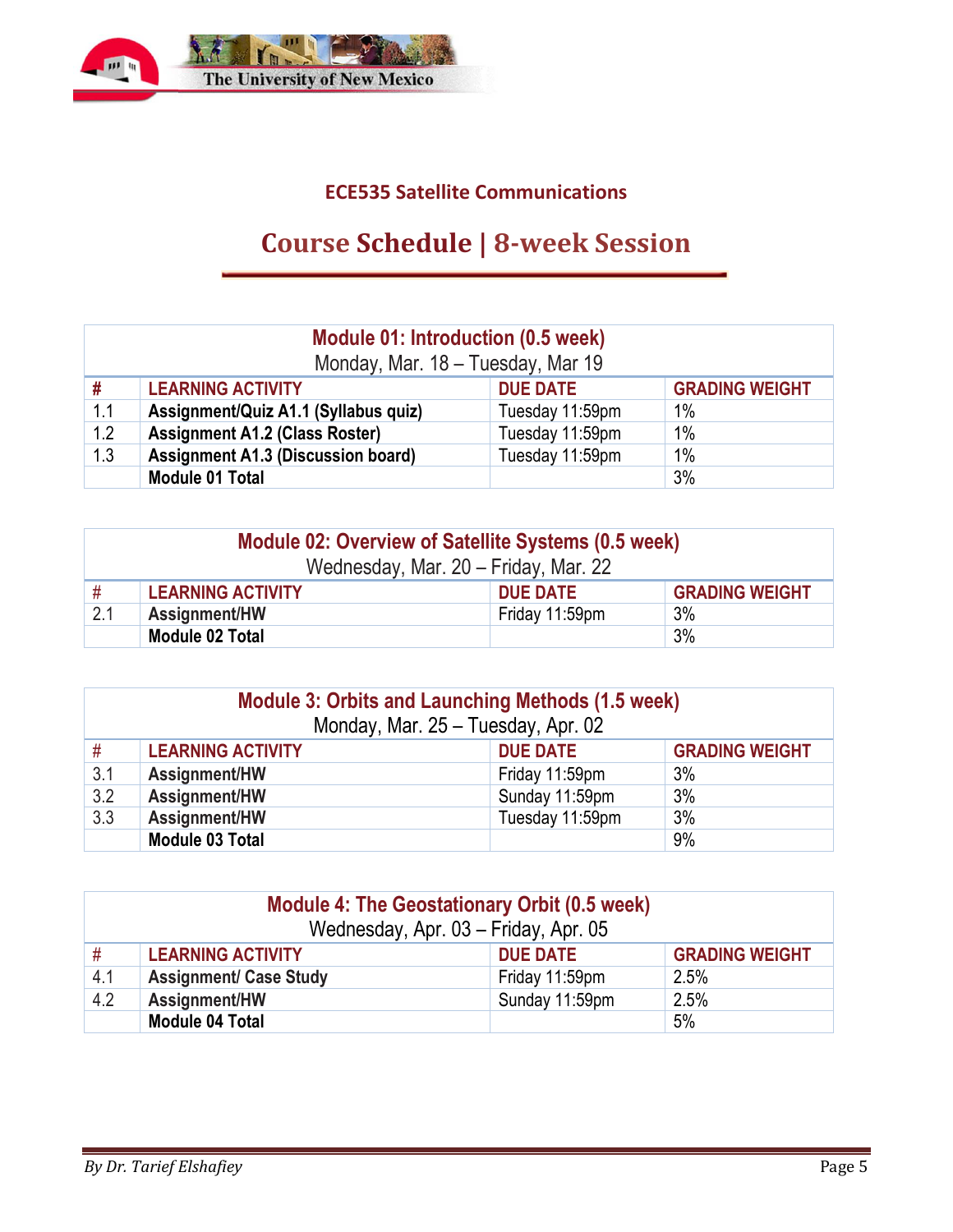| <b>Module 5: Radio Wave Propagation (0.5 week)</b><br>Monday, Apr. 08 - Tuesday, Apr. 09 |                                                                      |                 |      |  |  |
|------------------------------------------------------------------------------------------|----------------------------------------------------------------------|-----------------|------|--|--|
|                                                                                          | <b>GRADING WEIGHT</b><br><b>LEARNING ACTIVITY</b><br><b>DUE DATE</b> |                 |      |  |  |
| 5.1                                                                                      | <b>Assignment/ Case Study</b>                                        | Tuesday 11:59pm | 2.5% |  |  |
| 5.2                                                                                      | Assignment/HW                                                        | Friday 11:59pm  | 2.5% |  |  |
|                                                                                          | <b>Module 05 Total</b>                                               |                 | 5%   |  |  |

| <b>Module 6: Polarization (0.5 week)</b><br>Wednesday, Apr. 10 - Friday, Apr. 12 |                                       |                 |                       |  |  |
|----------------------------------------------------------------------------------|---------------------------------------|-----------------|-----------------------|--|--|
| #                                                                                | <b>LEARNING ACTIVITY</b>              | <b>DUE DATE</b> | <b>GRADING WEIGHT</b> |  |  |
| 6.1                                                                              | <b>Assignment/ Case Study</b>         | Friday 11:59pm  | 2%                    |  |  |
| 6.2                                                                              | 2%<br>Assignment/HW<br>Sunday 11:59pm |                 |                       |  |  |
|                                                                                  | 4%<br><b>Module 06 Total</b>          |                 |                       |  |  |

| <b>Exam I: M2 - M6</b><br>Friday, Apr. 19 |                 |                       |  |  |
|-------------------------------------------|-----------------|-----------------------|--|--|
| <b>LEARNING ACTIVITY</b>                  | <b>DUE DATE</b> | <b>GRADING WEIGHT</b> |  |  |
| Complete Exam I for M2 - M6               | Friday 8:00am   | 10%                   |  |  |

| Module 7: The Space Segment (0.5 week)<br>Monday, Apr. 15 - Tuesday, Apr. 16 |                                                                      |                 |    |  |  |  |
|------------------------------------------------------------------------------|----------------------------------------------------------------------|-----------------|----|--|--|--|
| #                                                                            | <b>LEARNING ACTIVITY</b><br><b>GRADING WEIGHT</b><br><b>DUE DATE</b> |                 |    |  |  |  |
| 7.1                                                                          | <b>Assignment/ Case Study</b>                                        | Tuesday 11:59pm | 2% |  |  |  |
| 7.2                                                                          | 2%<br>Friday 11:59pm<br>Assignment/HW                                |                 |    |  |  |  |
|                                                                              | 4%<br>Module 07 Total                                                |                 |    |  |  |  |

| Module 8: The Earth Segment (0.5 week)<br>Wednesday, Apr. 17 - Friday, Apr. 19 |                                       |                 |                       |  |  |
|--------------------------------------------------------------------------------|---------------------------------------|-----------------|-----------------------|--|--|
| #                                                                              | <b>LEARNING ACTIVITY</b>              | <b>DUE DATE</b> | <b>GRADING WEIGHT</b> |  |  |
| 7.1                                                                            | <b>Assignment/ Case Study</b>         | Friday 11:59pm  | 2%                    |  |  |
| 7.3                                                                            | 2%<br>Sunday 11:59pm<br>Assignment/HW |                 |                       |  |  |
|                                                                                | <b>Module 07 Total</b>                |                 | 4%                    |  |  |